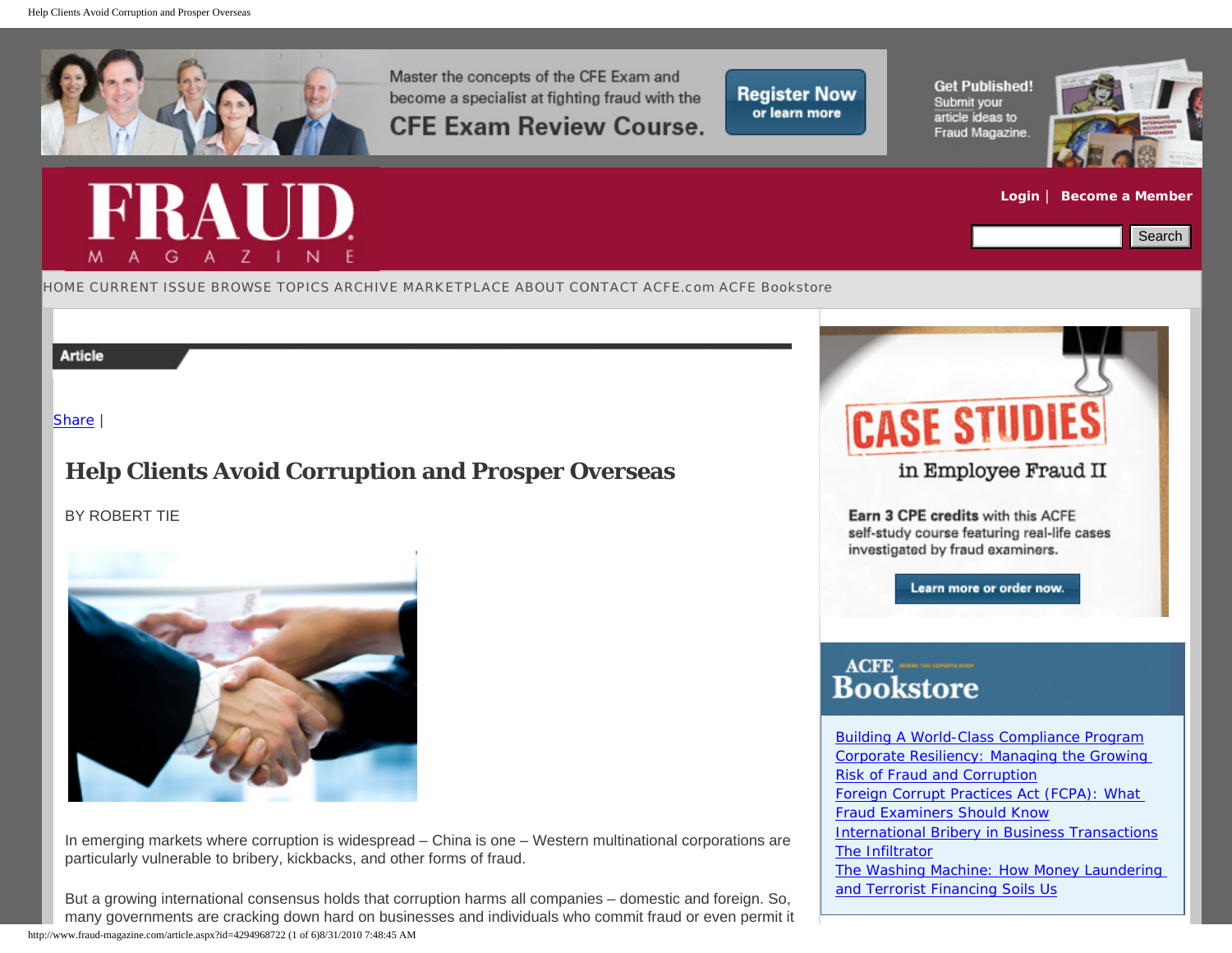– intentionally or not.

This article explains how to protect companies from both victimization and prosecution. CFEs, through education and advocacy, can help their multinational clients identify and engage trustworthy anti-fraud professionals in foreign markets. Likewise, they can help strengthen internal controls and reduce undetected corruption that, when exposed, attracts prosecutors and destroys shareholder value. The essential ingredient for achieving these objectives: a CFE's willingness to take a leadership role with clients.

#### WAKE-UP CALL

Sometimes danger lurks where businesspeople either don't expect it or underestimate its gravity.

For example, take the white-hot Chinese economy. At the end of June, it surpassed Japan's on a quarterly basis. Expectations are that the world's most populous nation will finish 2010 with a \$5-trillion-plus gross domestic product (GDP), in second place behind America's \$14-trillion economy.

While China's national numbers are impressive, figures for individuals tell another story. For 2009, per capita GDP in the U.S. was \$46,400; in the European Union, \$32,900; and in China, \$3,600.

So, when multinational companies do business in China, their Western employees – as foreigners – must find their way to profitability and compliance in an unfamiliar setting where most people earn a small fraction of average American and European salaries.

CFEs will recognize this situation as a likely nexus for the Fraud Triangle. Consider these examples:

1. Motive: Greed afflicts citizens and visitors in all nations.

2. **Opportunity:** Government officials and private sector managers – often with considerable authority and low wages – might abuse their power, especially over foreigners.

3. Rationalization: Resentment of wealthy "outsiders" can weaken otherwise honest citizens' ethical resistance to corruption.

Making matters worse, companies focused on business development in a lucrative new market occasionally fail to implement effective internal controls against corruption among their employees or the local advisors they sometimes engage too quickly. Each of these businesses desperately needs guidance from a skilled, trustworthy fraud fighter and carefully selected allied professionals.

### UNDER-CONTROLLED

From C-suites to cubicles, news bulletins can provoke cold sweats. Given what's sometimes at stake – massive fines and lengthy imprisonment – it's easy to see why.

WASHINGTON, D.C., Dec. 15, 2008 – Siemens AG and three subsidiaries plead guilty to Foreign Corrupt Practices Act (FCPA) violations. Coordinated enforcement actions by DOJ, SEC and German authorities result in penalties of \$1.6 billion. [\(U.S. Department of Justice press release\)](http://www.justice.gov/opa/pr/2008/December/08-crm-1105.html)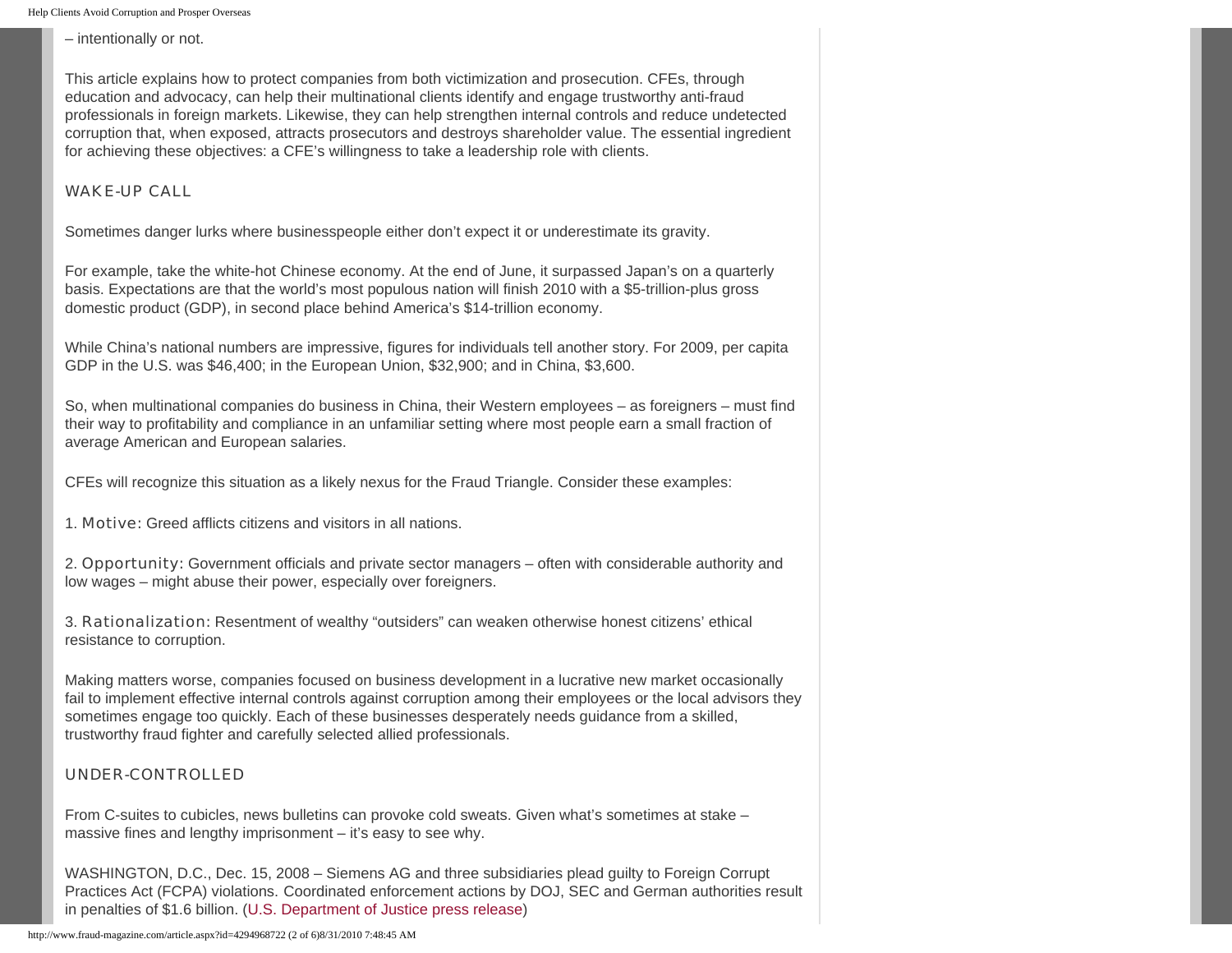WASHINGTON, D.C., Nov. 17, 2009 – "The prospect of significant prison sentences for individuals should make clear to every corporate executive, every board member, and every sales agent that we will seek to hold you personally accountable for FCPA violations." ([Lanny A. Breuer, Assistant Attorney General, Criminal](http://www.justice.gov/criminal/pr/speeches-testimony/documents/11-17-09aagbreuer-remarks-fcpa.pdf) [Division, U.S. Department of Justice, at the 2009 National Forum on the Foreign Corrupt Practices Act](http://www.justice.gov/criminal/pr/speeches-testimony/documents/11-17-09aagbreuer-remarks-fcpa.pdf))

SHANGHAI, March 29, 2010 – Four employees of the British-Australian mining giant Rio Tinto, including an Australian citizen, were found guilty of accepting millions of dollars in bribes and stealing commercial secrets. They were given sentences of seven to 14 years in prison, and were later dismissed by their employer. [\(The New York Times\)](http://www.nytimes.com/2010/03/30/business/global/30riotinto.html)

Regardless, the corporate reaction to such developments often is ill-considered and inadequate. That's why effective internal controls and thorough vetting of all employees and contractors should be companies' top priorities overseas. CFEs who persuade management to adopt these best practices are serving their clients well.

"Western businesses in China are like pieces of meat attracting flies," said Peter Humphrey, CFE, founder of risk management consultancy ChinaWhys and founding president of the ACFE's Shanghai chapter. "A strong internal audit function is particularly essential here."

Humphrey's prior experience includes serving as China country manager for U.S. risk management firm Kroll and as head of China investigations at PricewaterhouseCoopers in Beijing.

# FREQUENTLY UNANSWERED QUESTIONS

"Many important and difficult ambiguities confront the Western multinational corporation in China," Humphrey said. "But there are no easy answers."

In his view – based on 35 years' experience in Asia, Eastern Europe, and the Balkan states – the culture gap between the West and China is the world's biggest. He said corruption remains woven into China's culture to an extent no longer true in most developed societies.

"China's almost impenetrable language and culture make it harder for Westerners to resist and detect corruption in their business operations," he said. "And here the fraud motivation is greater than elsewhere. China offers the potential for enormous profit – by any means."

Humphrey, who earned a four-year degree in Sinology (the study of Chinese language, civilization and literature) from the University of Durham in England, said Western and Chinese members of his firm also are fully bilingual in English and Chinese. However, he said, "developing the ability to converse fluently and read Chinese business documents takes foreigners several years of intensive study."

This means, for the most part, CFEs with no Chinese language skills could neither conduct interviews nor review documentation during fraud examinations in China. But multinational companies urgently need other, non-language skills that many CFEs have and could all develop.

"Strong analytical skills and leadership ability are the most important qualifications for Western CFEs working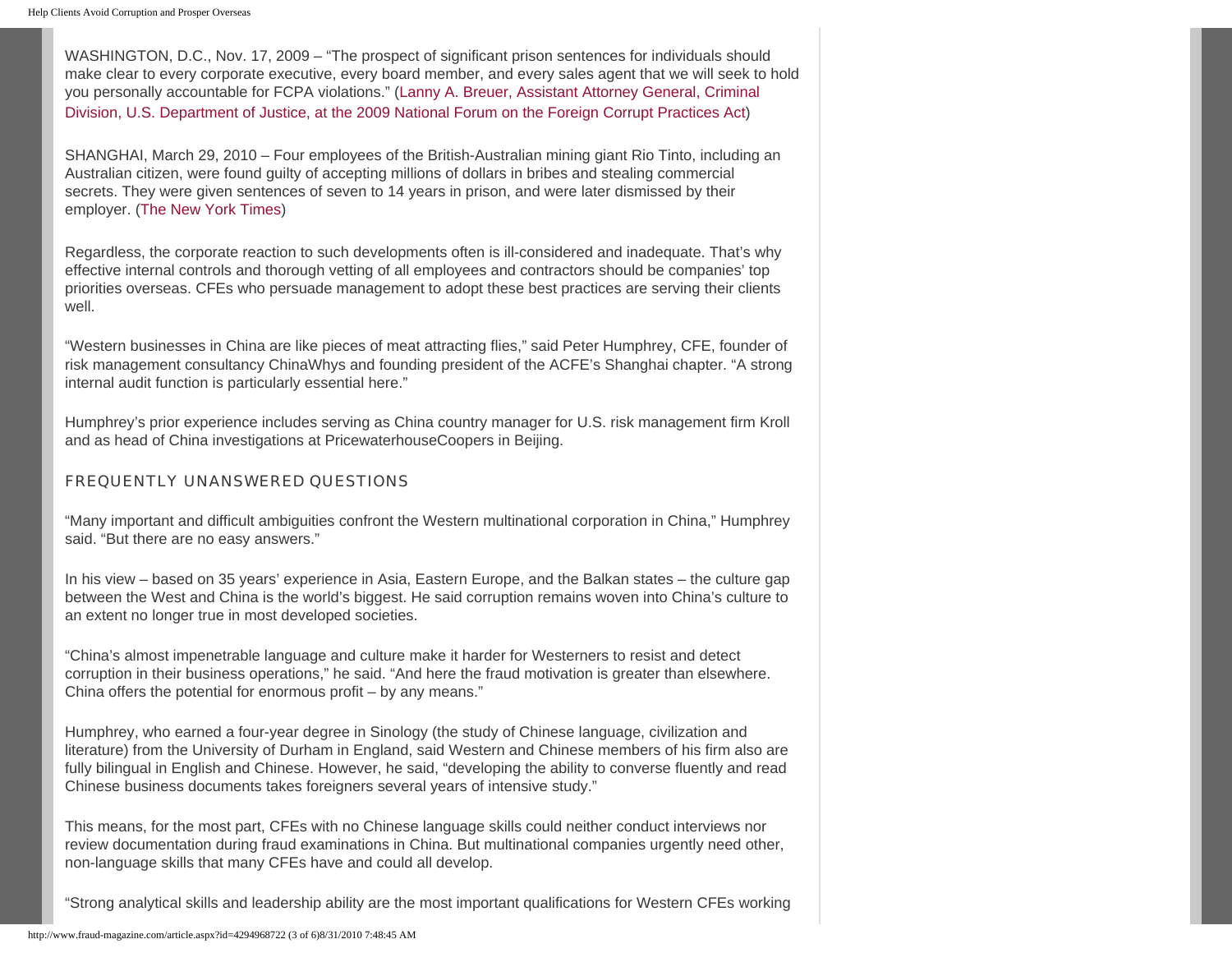on fraud cases in China," Humphrey said. "To be effective, all internal audit teams need management's full and highly visible support. That's doubly true here because of the culture of corruption."

So CFEs who fully understand their clients' business model and markets will steadily move closer to senior executives. And these practitioners will have greater influence over corporate strategy and tactics including building and leading a competent internal audit team.

### EDUCATE, ADVOCATE, LEAD

One of the best ways to help clients cope with fraud in foreign markets is to educate them on how to engage effective local internal and external auditors.

"Two types of audit prevail at multinational companies doing business in China," Humphrey said. "Neither is effective."

In one, the company's head office or regional center sends in an expatriate internal auditor who can't speak or read Chinese.

The other type of audit is done by inexperienced external auditors unfamiliar with manufacturing operations – the mainstay of Chinese industry – and with risk-based auditing techniques, which examine not just the financials, but also the environment in which the client operates.

"Such auditors seldom conduct interviews and don't notice red flags such as low-wage client staff with Rolex watches and Ferraris in the parking lot," Humphrey said.

CFEs therefore should recommend that their clients find and engage auditors with skills that correspond with actual risks, not merely those within an unqualified auditor's comfort zone.

But it's not easy finding qualified auditors whose integrity is relatively certain.

CFEs therefore could recommend that management innovate when hiring internal auditors. For example, training current non-audit staff in a new role could be more effective than hiring relatively unknown people from other companies.

"It's worth trying to staff your internal audit department with trusted employees you already have," Humphrey said. "You can teach auditing skills, but you can't give someone integrity."

Of course, clients can't halt business operations while they build an internal audit staff from within. Neither can they do without experienced senior auditors. To fill such positions safely and as quickly as full due diligence permits, clients can hire a local risk management consultancy to conduct an extensive background check on any candidate for employment.

The CFE, representing the client's home office or regional center, can evaluate local consultants' suitability and act as a liaison and coordinator once the client has engaged a firm.

#### DIG DEEP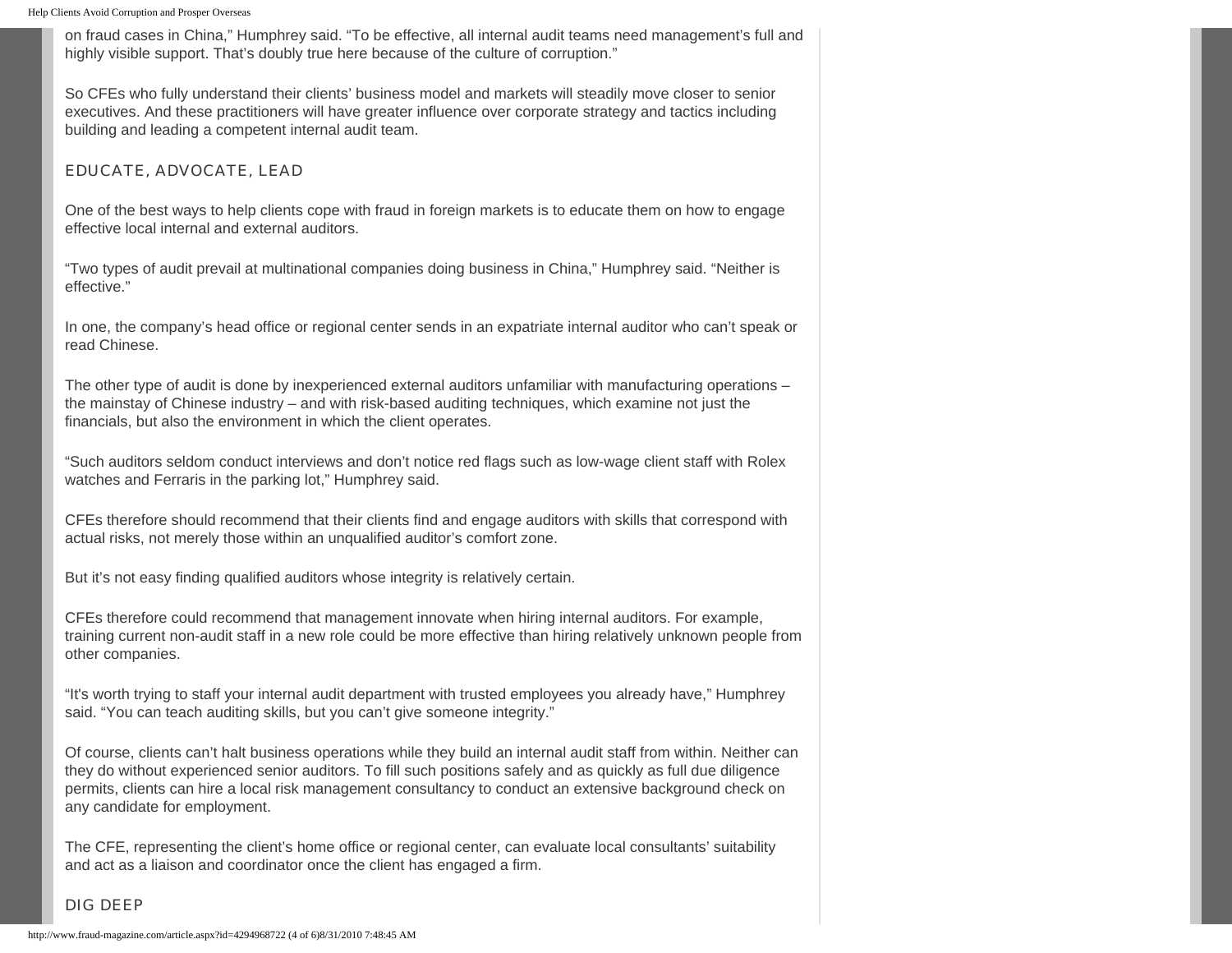As a CFE himself, Humphrey knows the importance of a thorough investigation.

"A major problem we frequently encounter is that the client was impatient to hire someone and didn't do any more than a superficial reference check with a headhunter," he said. "Of course, that didn't reveal much, and some of those companies ended up with fraudsters on the payroll. Then they came to me."

In China, there is no national pool of data on the population. So Humphrey works from locality to locality, individual source to individual source.

"When doing a background check in the U.S., you might spend 50 to 70 percent of your time doing desktop work and 20 to 30 percent doing human inquiries," he said. "In China it could be up to 80 to 90 percent humansource inquiries and 10 percent desktop research with open-domain sources."

But, difficult as it is, such research is essential. For example, some clients have told Humphrey their most important criterion in hiring the company's China country manager was to select a candidate who is Chinese. Other factors – though critical – were virtually ignored by these companies.

"But without a thorough background check, what do they really know about that person?" Humphrey asked. "Perhaps he worked in New York, and they interviewed him there. But that meeting, a cursory reference check, and a long résumé don't add up to real due diligence."

Performing such checks properly is one of the services Humphrey's firm offers, as do others in China. He and his bilingual colleagues use a combination of three investigative methods.

The first level is desktop research of open-source information, especially from Chinese-language sources, in public and commercial databases, chat rooms, bulletin boards, and alumni association websites.

The second level focuses on sources such as household population registers, company registers, and educational records. Westerners might see no difference between first- and second-level sources.

"That's because second-level information is openly available in the U.S., but might not be public in China," Humphrey said. For example, China's population registers aren't public records; access to them is restricted by local authorities. Good contacts are essential to obtain this kind of data, and Humphrey has developed them over his long career.

The third level of research consists of human-source inquiries. After identifying the people who should know something about the candidate, Humphrey approaches them discreetly, using fronts, such as posing as a headhunter. To the extent possible, he avoids alerting the candidate to the precise details of his inquiries.

"You can't rush these things, which can be troubling to employers in a hurry," he said. "They often see this as a mere final formality in the hiring process. If they say they need a report in a few days, I tell them we're unable to help them. It could take several weeks to produce a thorough reading on a person."

Humphrey applies the same investigative rigor to background checks on his clients' potential business partners.